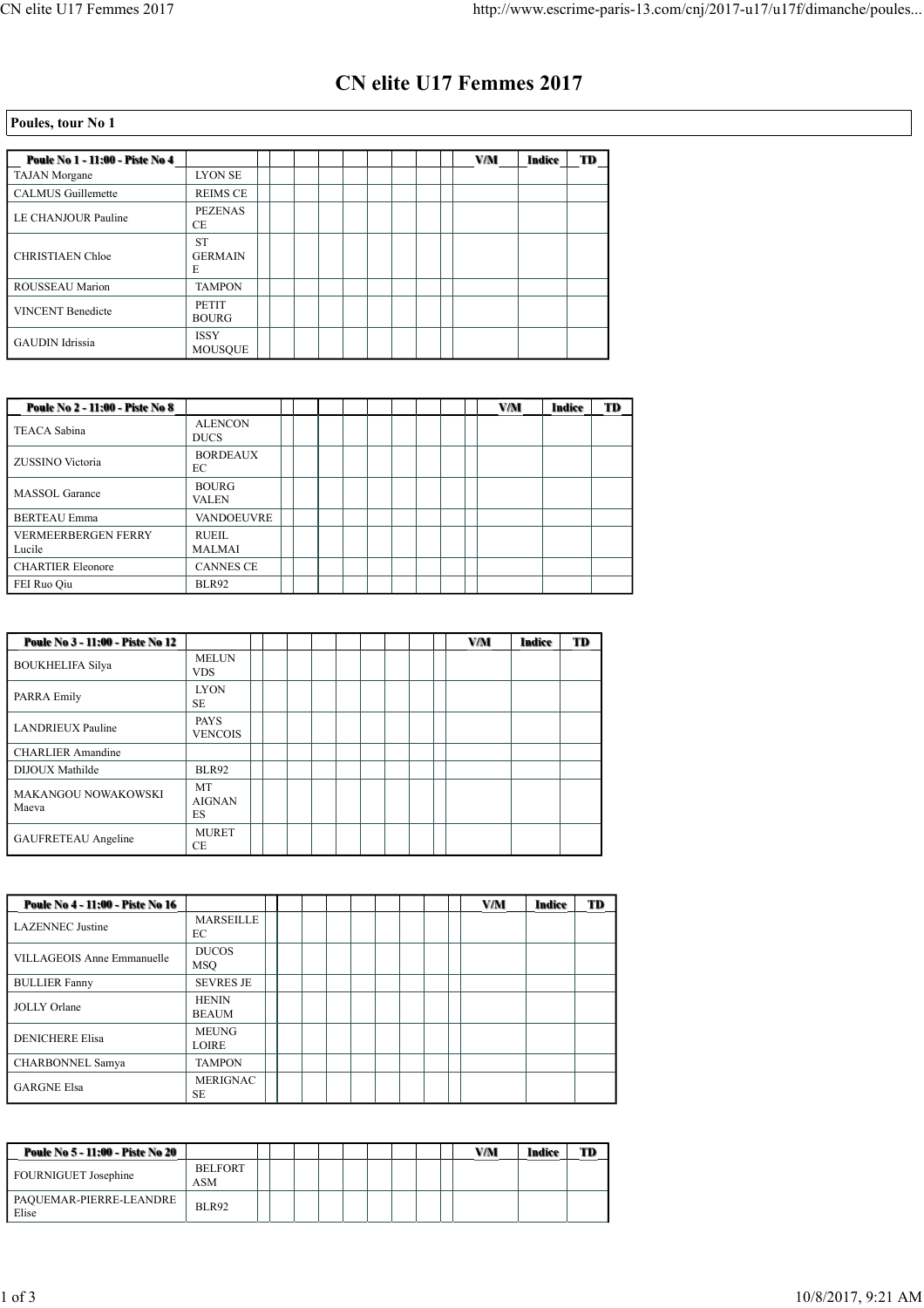| MAGNE Lou              | <b>COMBS</b><br>VILLE         |
|------------------------|-------------------------------|
| VISSOTSKY Mã©lanie     | <b>HENIN</b><br><b>BEAUM</b>  |
| <b>JORDENS Heloise</b> |                               |
| <b>DARDE</b> Cyrielle  | <b>REIMS CE</b>               |
| OLIVIE Ines            | <b>ISSY</b><br><b>MOUSOUE</b> |

| Poule No 6 - 11:00 - Piste No 24 |                               |  |  |  |  | <b>V/M</b> | Indice | TD |
|----------------------------------|-------------------------------|--|--|--|--|------------|--------|----|
| <b>MARCAILLOU Victoire</b>       | PARIS TA                      |  |  |  |  |            |        |    |
| MARCOTTI Serena Luz              | <b>VESINET</b><br>US          |  |  |  |  |            |        |    |
| <b>OUERE Aziliz</b>              | <b>MELUN</b><br><b>VDS</b>    |  |  |  |  |            |        |    |
| <b>GABORIT Emma</b>              | <b>ST</b><br><b>GERMAIN E</b> |  |  |  |  |            |        |    |
| <b>IWAMOTO Anju</b>              | <b>MARSEILLE</b><br>ЕC        |  |  |  |  |            |        |    |
| MIKA Emma                        | <b>REIMS CE</b>               |  |  |  |  |            |        |    |
| <b>SANCHEZ Chloe Marine</b>      | <b>NARBONNE</b>               |  |  |  |  |            |        |    |

| Poule No 7 - 11:00 - Piste No 28 |                               |  |  |  |  | VM | Indice | TD |
|----------------------------------|-------------------------------|--|--|--|--|----|--------|----|
| SAVOYE Kylie                     | <b>LYON MDF</b>               |  |  |  |  |    |        |    |
| <b>CARIDE</b> Marta              |                               |  |  |  |  |    |        |    |
| <b>COSTANTINI</b> Philippine     | <b>VESINET</b><br>US          |  |  |  |  |    |        |    |
| <b>VERAN</b> Ariane              | <b>CHAMBERY</b><br>CE.        |  |  |  |  |    |        |    |
| <b>GOES</b> Eloise               | <b>CANNES</b><br>СE           |  |  |  |  |    |        |    |
| <b>BOUSSERON Elise</b>           | LA.<br><b>ROCHELLE</b>        |  |  |  |  |    |        |    |
| <b>ROBIN</b> Eugenie             | <b>CLERMONT</b><br><b>FER</b> |  |  |  |  |    |        |    |

| Poule No 8 - 11:00 - Piste No 32 |                               |  |  |  |  | <b>V/M</b> | Indice | TD |
|----------------------------------|-------------------------------|--|--|--|--|------------|--------|----|
| <b>LOUZOUN Zoe</b>               | <b>MONTREUIL</b><br><b>CA</b> |  |  |  |  |            |        |    |
| VASILE Karina-Alecsandra         | <b>AVIGNON AE</b>             |  |  |  |  |            |        |    |
| <b>HERPSON Fanny</b>             | <b>VESINET US</b>             |  |  |  |  |            |        |    |
| DE POLI Anna Chiara              | <b>STRASBOURG</b><br>E        |  |  |  |  |            |        |    |
| <b>VERGNAL Alixe</b>             | <b>CORREZE</b><br><b>HAUT</b> |  |  |  |  |            |        |    |
| <b>LAGARDE</b> Hombeline         | <b>METZ SE</b>                |  |  |  |  |            |        |    |
| <b>AULIAC Manon</b>              | <b>SURESNES</b><br><b>CE</b>  |  |  |  |  |            |        |    |

| Poule No 9 - 11:00 - Piste No 36 |                              |  |  |  |  | <b>V/M</b> | <b>Indice</b> | TD |
|----------------------------------|------------------------------|--|--|--|--|------------|---------------|----|
| <b>COMMEUREUC Marthe</b>         | <b>RENNES</b><br><b>ERM</b>  |  |  |  |  |            |               |    |
| <b>EDIRI</b> Josephine           | <b>MEAUX</b><br>СE           |  |  |  |  |            |               |    |
| <b>THUET Melina</b>              | <b>BELFORT</b><br><b>ASM</b> |  |  |  |  |            |               |    |
| NAYL Emmie                       | <b>LIMOGES</b><br>TF         |  |  |  |  |            |               |    |
| <b>BARDEL Lola</b>               | <b>MONACO</b>                |  |  |  |  |            |               |    |
| <b>DENOS</b> Noemie              | VAL D<br>ORGE                |  |  |  |  |            |               |    |
| LEZINSKA Lisa                    | <b>BLR92</b>                 |  |  |  |  |            |               |    |

| Poule No 10 - 11:00 - Piste No 39 |                      |  |  |  |  | V/M | Indice | TD |
|-----------------------------------|----------------------|--|--|--|--|-----|--------|----|
| <b>BONNY Esther</b>               | <b>NANTES</b><br>NEC |  |  |  |  |     |        |    |